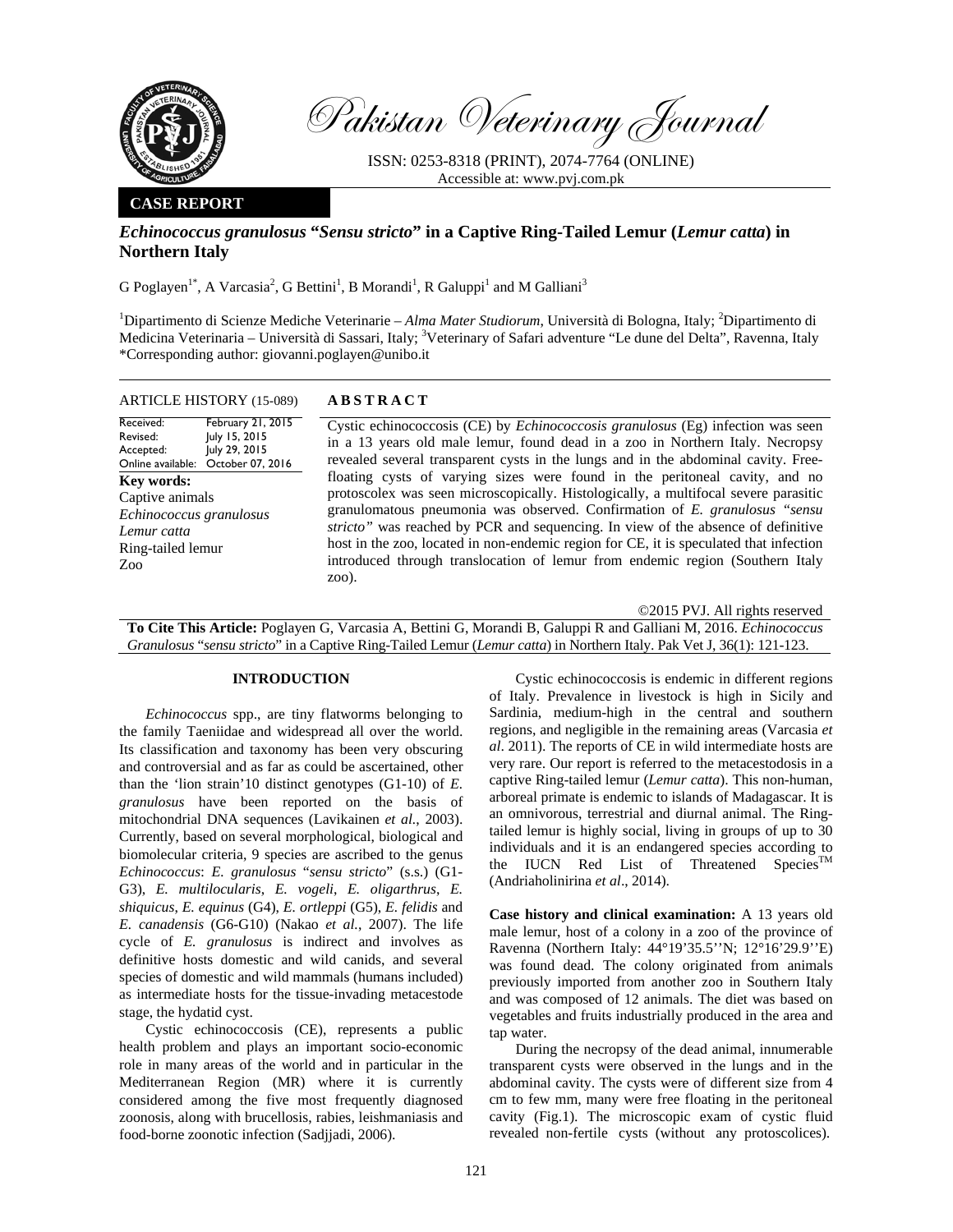

**Fig. 1:** Cysts of different size found during necropsy.



**Fig. 2:** Crumpled fragments of the parasitic membrane surrounded by severe granulomatous reaction, with multinucleated giant cells, palisading epitheliod cells, macrophages and lymphocytes. Lung, HE, bar=100µm.

Histologically, the lung cysts were outlined by a 100- 200µm thick lamellar hyaline layer, and were internally lined by a thin germinal layer, but did not contain any protoscolices. Externally, the cysts were surrounded by an infiltrate of mixed inflammatory cells, including multinucleated giant cells, palisading epitheliod cells, macrophages and lymphocytes. Multifocally, there were crumpled fragments of the outer lamellar membrane enclosed by a particularly severe inflammatory infiltrate. The lung tissue showed also scattered peribronchial lymphocytic nodules (Fig. 2).

Molecular identification was carried out by PCR by amplifying fragments within 2 mitochondrial gene cytochrome C oxidase 1 (*cox1*) and NADH dehydrogenase 1 (*ND1*) using DNA extracted from the cysts. PCR products were purified using the High Pure PCR product purification kit (Roche Diagnostics, Mannheim, Germany) and commercially sequenced by MWG-Biotech (Ebersberg, Germany) using the PCR primers. Nucleotide sequences were compared to those available in GenBank® through the use of the basic local alignment search tool (BLAST) (http://www.ncbi.nlm.nih. gov/BLAST/).

Molecular analyses of *cox 1* and *ND1* mitochondrial genes respectively shown an homology of 100% with *Echinococcus granulosus s.s.* sequences deposited in GenBank (accession numbers: GO502212.1; GQ502217.1) revealing an involvement of *E. granulosus s*.*s*. as cause of CE in lemur examined in the present survey. The Cox1 sequence was deposited in GenBank archive, accession number KT282119.

## **DISCUSSION**

This, to our knowledge, is the first report of *E. granulosus "sensu stricto"* in a Ring-tailed lemur. Previously, case of hydatidosis in a captive *Lemur catta* has been reported from Zoological Center of Tel-Aviv (Shahar *et al.*, 1995), however, organism was not genotyped. Contrary to our finding, cysts observed in this case were, fertile, that may be ascribed to involvement of different strain. Other reports in the literature of echinococcosis in *Lemur catta* have been referred caused only by *E. multilocularis* (Palotay and Uno, 1975; Kondo *et al.*, 1996; Deplazes and Eckert, 2001, Umhang *et al.*, 2013). The last three reports were from captive animals in zoo located in endemic zone of Japan, Switzerland and France, respectively, and as infectious route, even if not clear, was suspected eggs-contaminated food or freeroaming foxes. The two cases described by Palotay and Uno (1975) were from a zoo in Oregon (USA) and was supposed that this primates were infected in the wild. Moreover, *E. granulosus* (G1) and *E. equinus* (formally G4), have been documented in other genus of lemur, *Cercopithecus ascanius* and *Varecia rubra,* respectively (Boufana *et al.,* 2012). In the latter animal, the presence of free-floating hydatids was also described similarly in our case. These primates were from a zoo of UK, where the *E*. *granulosus* (G1) and *E*. *equinus* are known to be endemic however the source of infection was uncertain.

In the present report, no suitable definitive hosts were present in the zoo and the lemurs lived in a status of permanent isolation form other animals. The food-waterborne infection (i.e. with contaminated vegetables/water) was excluded as the lemur were feed with vegetables and fruits produced industrially in the same area and tap water. The zoo is located in an area where CE has very low prevalence, so the most probable way of infection could be ascribed to the fact that infected lemur belonged to a colony that was previously hosted in another zoo in southern Italy, where CE is hyperendemic.

All these consideration allow to reassure staff and visitors of the zoo in respect of this important zoonosis agent but *E. granulosus s.s.* must be taken into account in exotic captive animals, for the possibility to administer to their contaminated food/water from endemic areas.

**Author's contribution:** GP, BM and RG collected sample, analyzed the data, conceived and designed the paper, AV performed molecular identification; GB performed histological analysis; MG performed necropsy. All authors interpreted the data and approved the final version

**Acknowledgement:** Financial support was provided by research contract DSMVet Rep n. 35/2013 with Zoosafari "Le Dune del Delta".

### **REFERENCES**

- Andriaholinirina N, Baden A, Blanco M, Chikhi L, Cooke A *et al*., 2014. *Lemur catta*. The IUCN Red List of Threatened Species. Version 2015.2. <www.iucnredlist.org>. Downloaded on 10 July 2015.
- Boufana B, Stidworthy MF, Bell S, Chantrey J, Masters N *et al*., 2012. *Echinococcus* and *Taenia* spp. from captive mammals in the United Kingdom. Vet Parasitol, 190: 95-103.